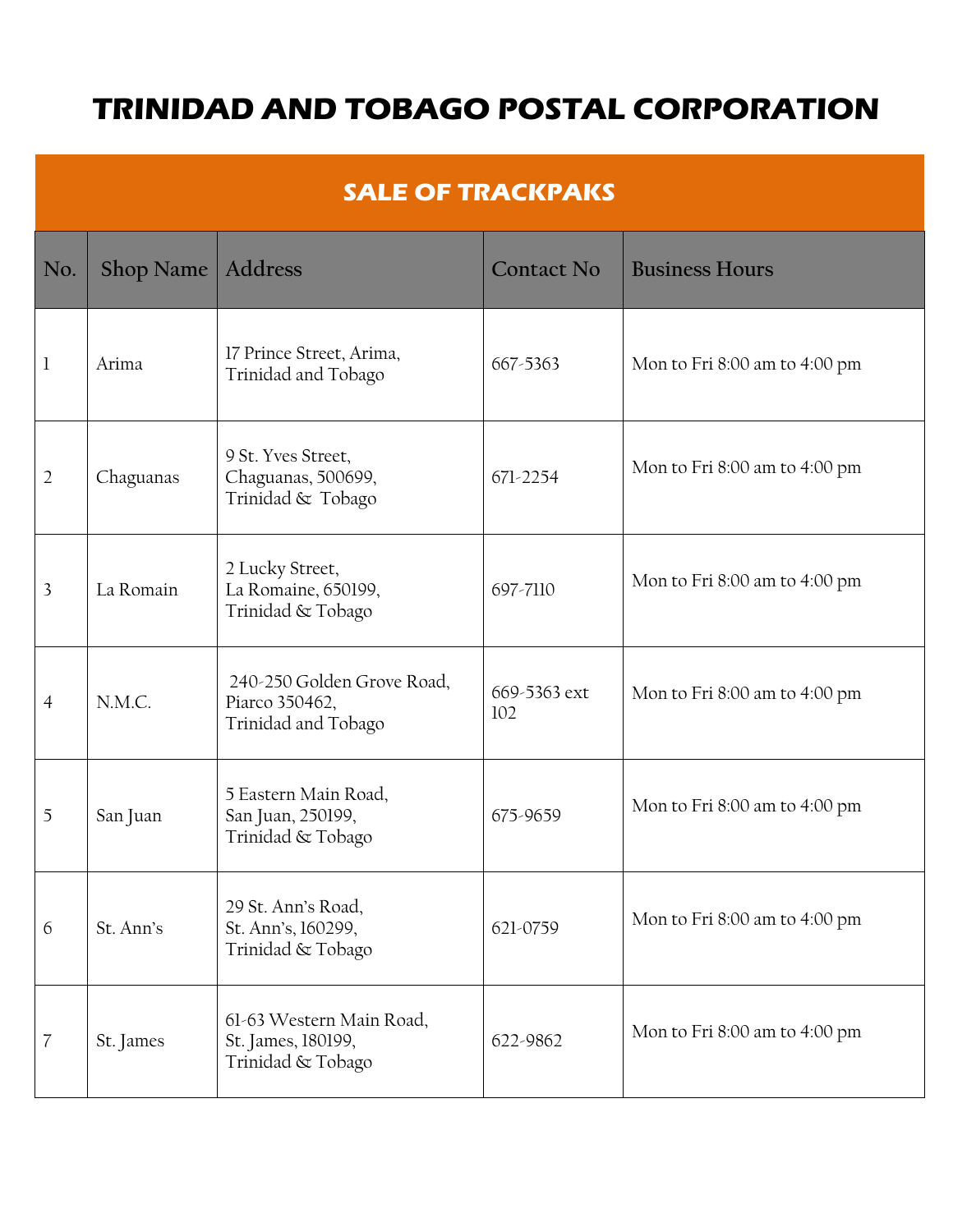| 8  | St. Vincent St    | 22-24 St. Vincent St,<br>Port-of-Spain,<br>Trinidad and Tobago                                                       | 623-5042                | Mon to Fri 8:00 am to 4:00 pm                |
|----|-------------------|----------------------------------------------------------------------------------------------------------------------|-------------------------|----------------------------------------------|
| 9  | Tragarete<br>Road | 177 Tragarete Road,<br>Port of Spain, 100498,<br>Trinidad & Tobago                                                   | 622-3364                | Mon to Fri 8:00 am to 4:00 pm                |
| 10 | Tunapuna          | 76-78 Eastern Main Road,<br>Tunapuna, 330899,<br>Trinidad & Tobago                                                   | 645-3914                | Mon to Fri 8:00 am to 4:00 pm                |
| 11 | <b>Bon Accord</b> | 13 Cypress Avenue,<br>Bon Accord, 910398,<br>Trinidad & Tobago                                                       | 639-1023                | Mon to Fri 8:00 am to 4:00 pm                |
| 12 | Scarborough       | Caroline Building<br>36 Wilson Road,<br>Scarborough,<br>Tobago                                                       | 660-7377                | Mon to Fri 8:00 am to 4:00 pm                |
| 13 | Coffee Street     | Sterlin Mc Alister,<br>Sterlin's Electrical Supplies Ltd,<br>180 Coffee Street, San Fernando,<br>Trinidad and Tobago | 653-7070                | Mon-Fri 8:00am -4:00pm<br>Sat 8:00am-12:00pm |
| 14 | Rio Claro         | Avind Moonan,<br>Moonan's Stationery Supplies,<br>High Street, Rio Claro,<br>Trinidad and Tobago                     | 644-3279 / 740-<br>8547 | Mon-Sat 8:00am-4:30pm                        |
| 15 | Sangre Grande     | Sanjive Ramlogan,<br>Auto Masters,<br>LP 914 Eastern Main Road,<br>Sangre Grande,<br>Trinidad and Tobago             | 668-6427                | Mon-Fri 8:00am -5:00pm<br>Sat 8:00am-1:00pm  |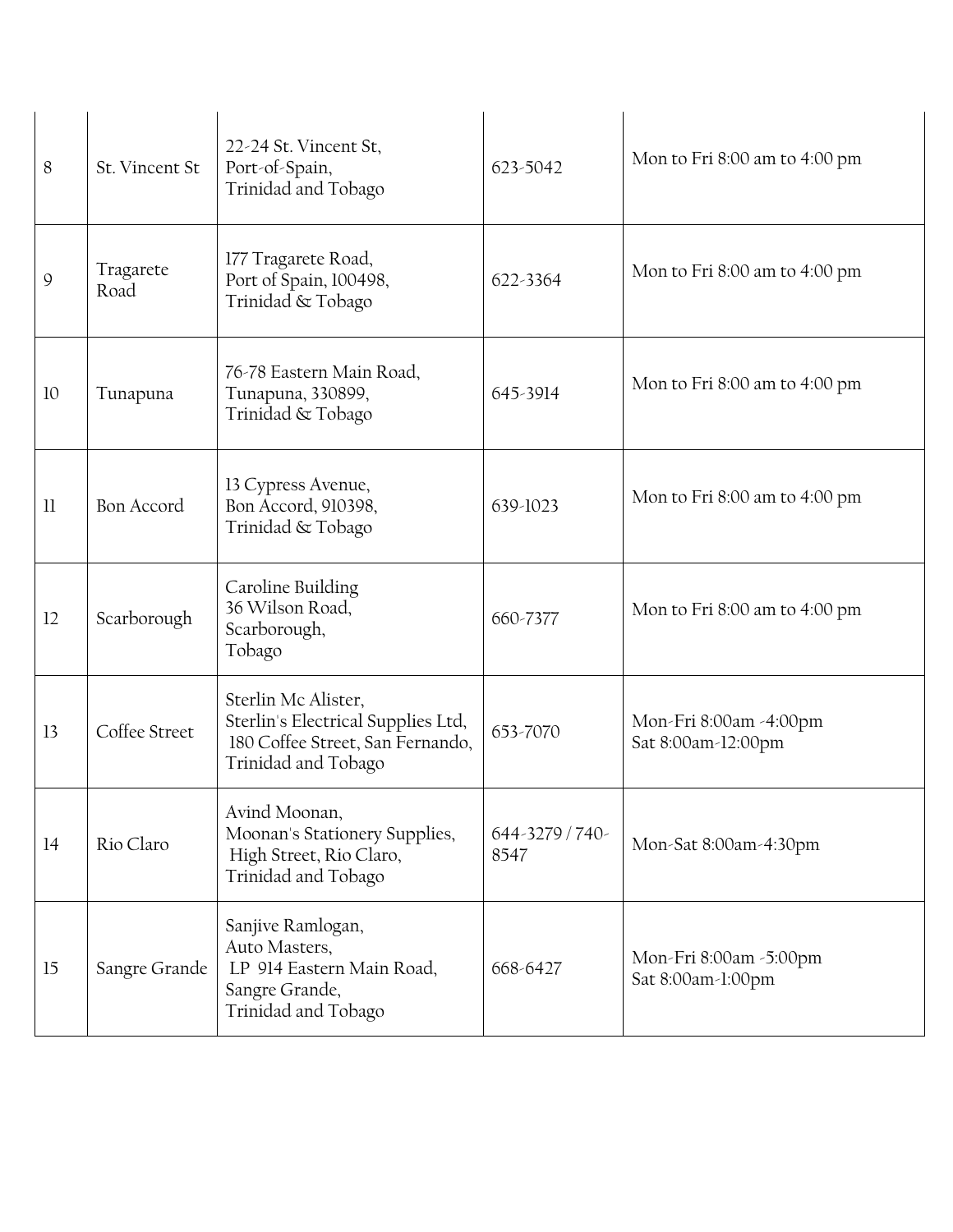| 16 | Point Fortin  | Grace Sieunarine,<br>C/o GGR Insurance Services,<br>29 Adventure Road,<br>Point Fortin,<br>Trinidad and Tobago            | 648-0423                            | Mon-Fri 8:00am - 3:00pm                                                                    |
|----|---------------|---------------------------------------------------------------------------------------------------------------------------|-------------------------------------|--------------------------------------------------------------------------------------------|
| 17 | Couva         | Saira Khan,<br>Super Quality- Cash & Carry,<br>Alexander Village,<br>Southern Main Road,<br>Couva,<br>Trinidad and Tobago | 223-9715                            | Mon-Thur 7:30 am - 6:30 pm,<br>Fri & Sat, 7:30 am - 7:00pm, and<br>Sun 7:30 am - 12:00 pm. |
| 18 | Carenage      | Ronald Mc Rae,<br>7 to 7 Hardware,<br>95A Western Main Road,<br>Carenage,<br>Trinidad and Tobago                          | 309-3047                            | Mon-Fri 7:00am -7:00pm<br>Sat-Sun 7:00am-7:00pm                                            |
| 19 | Cipero Street | Lincoln Ragbirsingh,<br>Office Link Company Limited,<br>23 Cipero Street,<br>San Fernando,<br>Trinidad and Tobago         | 652-3015                            | Mon-Fri 8:00am -4:30pm<br>Sat 8:00am-12:00pm                                               |
| 20 | Diego Martin  | Doreen Hunte, Copy Centre,<br>Wealthy Place Plaza,<br>Diego Martin Main Road,<br>Diego Martin,<br>Trinidad and Tobago     | 695-9249                            | Mon - Fri 9:00am - 5:00pm                                                                  |
| 21 | Marabella     | David Gopaul, Gopaul Lands<br>Hardware and Superstore,<br>Marabella House, Marabella,<br>Trinidad and Tobago              | $610 - 2392 / 610$<br>4545/209-9643 | Mon-Fri 8:00am -4:00pm<br>Sat 8:00am-1:00pm                                                |
| 22 | Mason Hall    | Marlon Morris,<br>Arifah's, 268 Northside Road,<br>Mason Hall,<br>Tobago                                                  | 639-6887                            | Mon-Fri 8:30am -1:30pm &<br>2:30pm-4:00pm                                                  |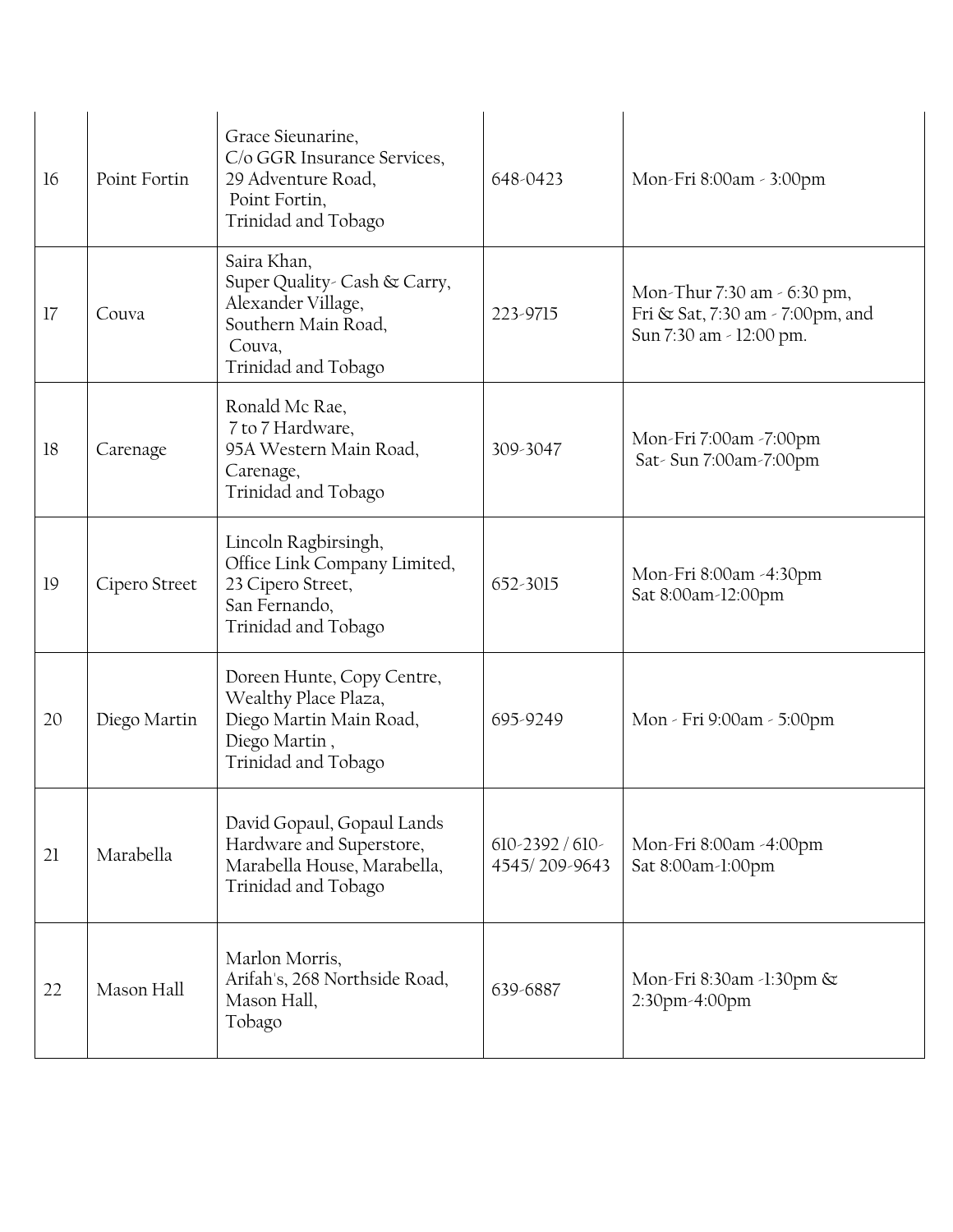| 23 | Mayaro        | Reynold Hunte,<br>Kathy's Kool Spot Enterprises<br>Ltd,<br>86 Pierre Ville, Mayaro,<br>Trinidad and Tobago                       | 630-2759                   | Mon-Fri 8:00am- 4:00pm                       |
|----|---------------|----------------------------------------------------------------------------------------------------------------------------------|----------------------------|----------------------------------------------|
| 24 | Moruga        | Zorena Chance,<br>Chance's Supermarket,<br>868 St Mary's Village, Moruga,<br>Trinidad and Tobago                                 | $656 - 6320 / 656$<br>6571 | Mon-Fri 8:00am -4:00pm<br>Sat 8:00am-12:00pm |
| 25 | Penal         | Shiva Roopnarine,<br>Roopnarine Drugstore,<br>1347 S.S. Erin Road,<br>Trinidad and Tobago                                        | 647-1759 / 289-<br>7641    | Mon-Sat 8:00am-7:00pm<br>Sun 8:00am-1:00pm   |
| 26 | Princess Town | Courts-Unicomer Trinidad<br>Limited,<br>10 Tramline Street, Princes<br>Town,<br>Trinidad and Tobago                              | 800-4222<br>Ext.4815/4835  | Mon-Fri 8:00am- 4:00pm                       |
| 27 | Trincity      | Vinai Charran,<br>Charran's Bookstore, Level 1<br>Ground Floor, Trincity Mall,<br>Trincity,<br>Trinidad and Tobago               | 640-3155                   | Mon-Sat 10:30am-6:00pm                       |
| 28 | <b>UWI</b>    | University Compound,<br>Old UWI Post Office,<br>St. Augustine,<br>Trinidad and Tobago                                            | 662-8935                   | Mon-Fri 9:00am - 4:00pm                      |
| 29 | Valsayn       | Karen Ramcharan,<br>Charran Campus Services Ltd,<br>Valpark Shopping Plaza,<br>Morequito Avenue, Valsayn,<br>Trinidad and Tobago | 645-8792                   | Mon-Sat 9:00am -6:00pm                       |